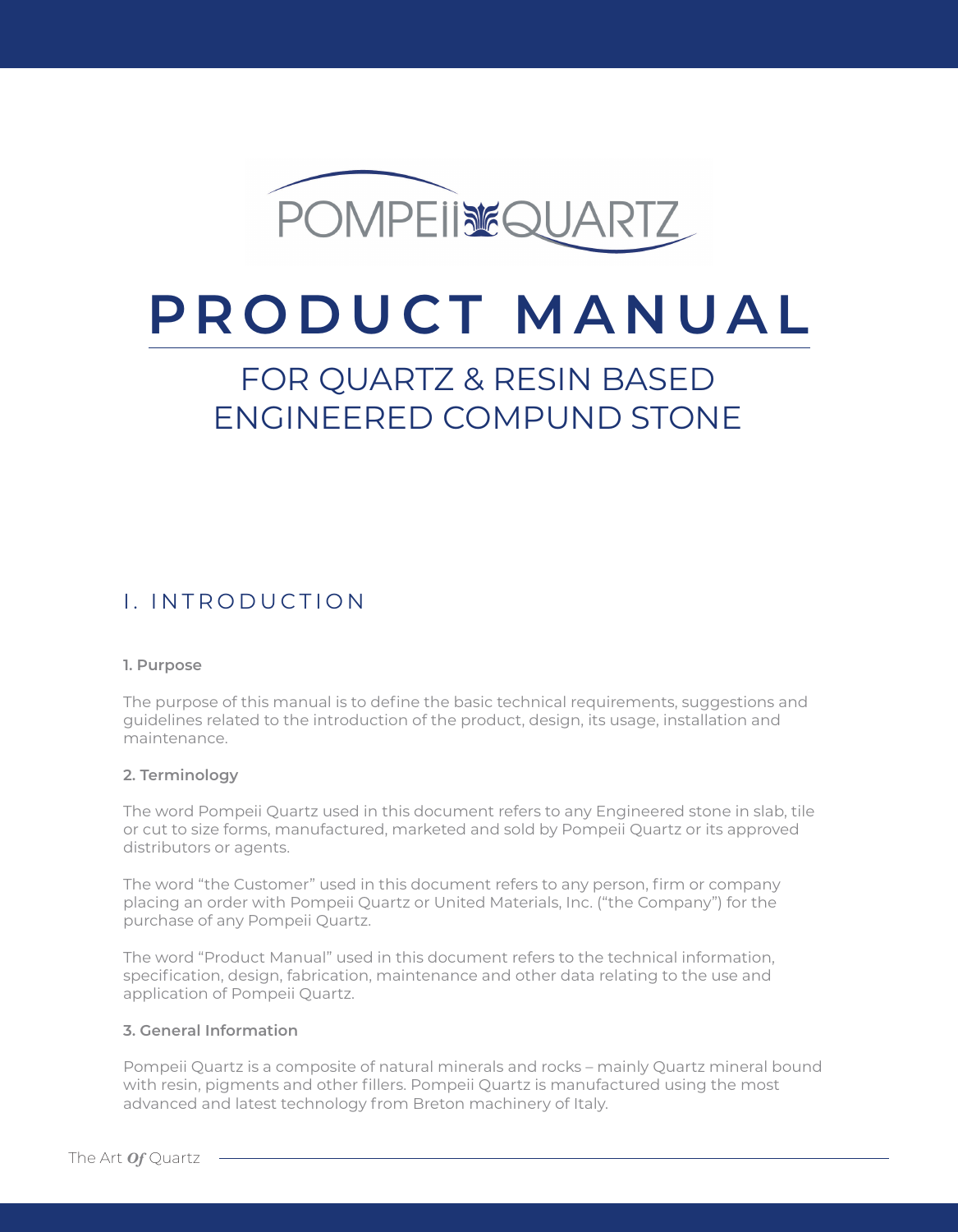Pompeii Quartz is a high quality solid non porous surface product that is resistant to scratches, stain, water and heat. Pompeii Quartz requires minimum maintenance and the surface remains in immaculate condition for years.

Pompeii Quartz can be used in a variety of interior applications including kitchen and vanity bench tops, splash backs, flooring, wall cladding, stairs, furniture, fire place mantles and surrounds, lift cab floors and walls, food service counters etc.

Pompeii Quartz is manufactured using the world renowned Breton Stone technology (Breton SPA of Italy). The quality of engineered stone will vary from batch to batch depending on the quality of resin and raw materials used in the manufacture of the stone. Pompeii Quartz has been manufactured using the quality raw materials as specified and recommended by Breton SPA of Italy.

#### **4. Limitations and responsibilities of Pompeii Quartz and the consumer/s.**

We have taken every care to provide information in this document; this information should be used as a guide in the design, installation and care of Pompeii Quartz. No warranty, however implied or expressed, is given in relation to the procedures outlined in this Product Manual except that is required by law.

The Company assumes that the designers, fabricators and installers using Pompeii Quartz, are familiar with all aspects outlined in this Product Manual and strictly adhere to the recommendations and specifications described in the manual for use with Pompeii Quartz only. Any deviation from the recommended guidelines may result in the products not performing as expected and may result in the warranty becoming null and void.

A word of caution for people who are using this Product Manual, though every care and precaution has been taken in the preparation of this document, The Company assumes no responsibility for errors and or omissions, or for the damages resulting from the use of information contained in this Product Manual. Under no circumstances, the Company shall not be liable for any loss of profit or any other loss or damage caused or alleged to have been caused either directly or indirectly as a result of any person solely relying upon any information contained in this Product Manual.

The Company reserves the right to change or modify this Product Manual or its electronic version from time to time without notice, it is the responsibility of the Consumer/s to consult or contact their local Pompeii Quartz distributor for accessing the latest version or updates.

### II. VARIOUS APPLICATION OF POMPEII QUARTZ

#### **1. Interior applications**

Pompeii Quartz is ideal for use in the interior applications such as: bench tops – kitchens, bathrooms – vanity tops, floors and walls, stairs, fire places and surrounds, restaurants, hotels, hospitals, and laboratories and also wherever high quality, sanitary and maintenance – free bench tops are required. The use is comparable to that of natural stone, with the following additional advantages: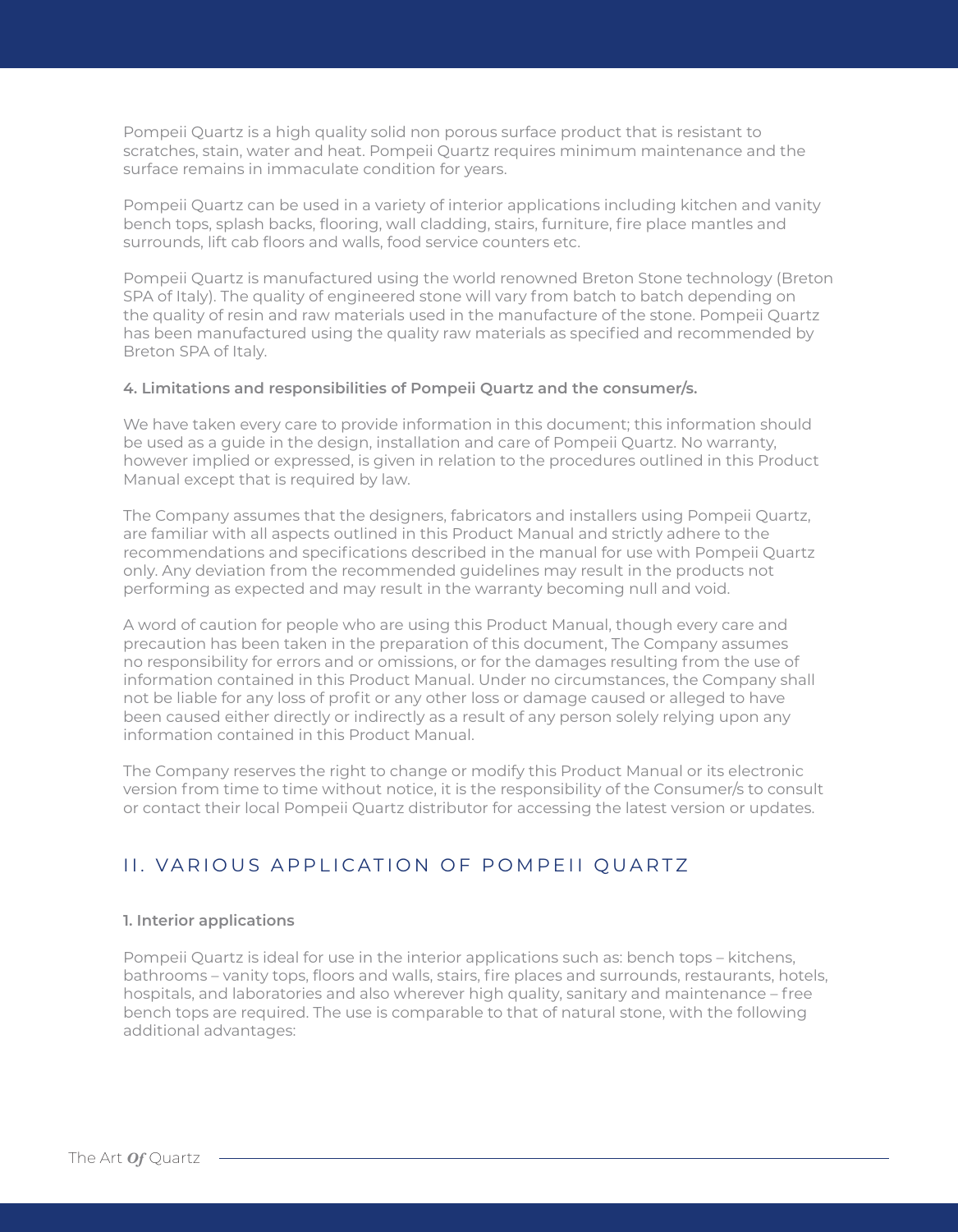The uniformity of coloring permits additional, coordinated applications

- •Minimum wastage of material used due to consistent size of the slabs
- •Natural defects such as veining, pores, cracks or fissures are eliminated
- •Highly resistant to heat
- •Scratch and chip resistant
- •Resistant to stains
- •Resistant to acids, alkaline, chemicals and solvents
- •Resistant to mildew and mold
- •Immune to freezing and

Pompeii Quartz when exposed to direct sunlight may result in color change and warping, it is advisable to avoid direct sunlight over a prolonged period on the surfaces used in the above applications.

#### **2. Exterior Applications**

The company does not recommend Pompeii Quartz for use in exterior applications, as Pompeii Quartz when exposed to direct sunlight may result in color change and warping.

## III. TECHNICAL SPECIFICATIONS

Pompeii Quartz is a high quality solid surface product that is long lasting and is practically maintenance free. Pompeii Quartz has a carefully designed color palette of products that can be used in a variety of domestic and commercial applications. Pompeii Quartz however is not an ideal product for exterior use as exposure to direct sunlight for prolonged periods can result in color changes or fading and warping

#### **1. Pompeii Quartz Specifications**

#### *Pompeii Quartz slabs sizes :*

Full Slab: 119" x 56" x 1.2cm, 2cm or 3cm

Jumbo Slab: 130" x 65" x 1.2cm, 2cm or 3cm

Half Slab: 119" x 28" x 1.2cm, 2cm or 3cm

#### **2. Pompeii Quartz color, surface finish and pattern**

Pompeii Quartz manufacturing process is renowned worldwide and contains more than 93% of natural quartz, 7% combined bonding agent, special additives and pigments, making it an extremely hard wearing, practical and highly versatile surface.

Pompeii Quartz slab is generally available in the gloss finish; however, honed finish can be supplied by special request.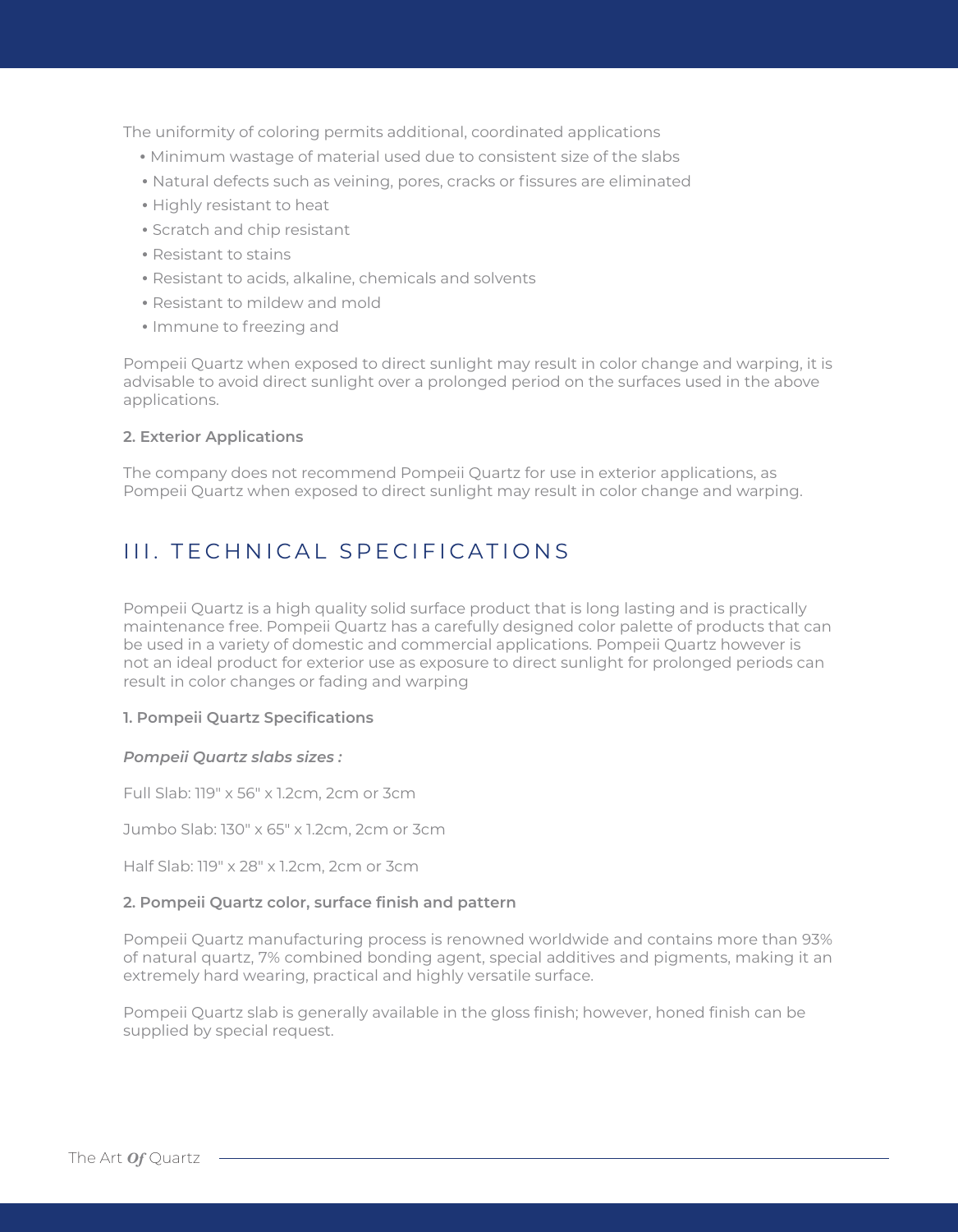#### **3. Pompeii Quartz color consistency and tonal characteristics**

Variation in color may occur from batch to batch of Pompeii Quartz slabs and tiles due to the location from which the natural material is sourced. The composition of natural quartz and granite particles used in the products may sometimes produce minor irregularities such as crazing in the grains, blotches, spots, colored particles. Such imperfections are generally accepted by the industry.

Pompeii Quartz is a nonporous product but very fine micro pores could be present in certain product range and is unavoidable during manufacturing process.

#### **4. Pompeii Quartz Technical Characteristics**

| <b>CHARACTERISTICS</b>                                              | <b>TEST METHOD</b>            | <b>UNIT OF</b><br><b>MEASUREMENT</b> | WET/<br><b>DRY</b> | POMPEII QUARTZ'S<br><b>QUARTZ (RANGE OF VALUES)</b> |
|---------------------------------------------------------------------|-------------------------------|--------------------------------------|--------------------|-----------------------------------------------------|
| <b>DENSITY</b>                                                      | ASTM C 97                     | Kg/dm3                               |                    | $2.3 - 2.5$                                         |
| FLEXURAL STRENGTH<br>(MODULES OF RAPTURE)                           | <b>ATM C 880</b>              | PSI                                  | <b>DRY</b>         | $7.74 - 7.82$                                       |
|                                                                     |                               |                                      | <b>WET</b>         |                                                     |
| <b>WATER ABSORPTION</b>                                             | ASTM C 97                     | $\%$                                 |                    | $0.005 - 8.31$                                      |
| <b>COMPREHENSIVE STRENGTH</b>                                       | ATSM C170                     | PSI                                  | <b>DRY</b>         | 22.08 - 29.89                                       |
|                                                                     |                               |                                      | <b>WET</b>         | 15.76 - 29.89                                       |
| <b>BREAKING LOAD</b>                                                | <b>ASTM 648</b>               | Lbs                                  |                    | 1207 - 1340                                         |
| <b>COEFFICIENT OF</b><br>THERMAL EXPANSION                          | ASTM C 531 - 0                | 200 TO 1000C AT<br>$(10-6/C-1)$      |                    | 20.1 TO 319                                         |
| <b>HARDNESS</b>                                                     | <b>EN 101</b>                 | Moh's Scale                          |                    | $6 - 7$                                             |
| <b>TENSILE STRENGTH</b>                                             | ASATM D 638                   | <b>MPa</b>                           |                    | 17.8                                                |
| <b>RESISTANCE TO DEEP</b><br><b>ABRASION</b>                        | ASTM C 241                    | <b>INDEX</b>                         |                    | $58 - 63$                                           |
| WEAR RESISTANCE OF THE<br><b>SURFACE</b><br>(ABRASIIVE POWER INDEX) | ASTM C 501                    |                                      |                    | 113 TO 212                                          |
| <b>SLIP RESISTANCE</b>                                              | <b>DIN 51130</b>              | HONED 400<br><b>POLISHED</b>         |                    | R9 - R10                                            |
| RESISTANCE TO<br><b>CHEMICAL ACIDS</b>                              | <b>ASTM C 560</b>             |                                      |                    | <b>NOT AFFECTED</b>                                 |
| <b>BACTERIA &amp; FUNGAL</b><br><b>RESISTANCE</b>                   | ASTM G 21                     |                                      |                    | NO GROWTH                                           |
| <b>SUITABILITY FOR USE IN</b><br>KITCHEN BENCH TOPS                 | <b>EMPFEHLUNG</b><br>XII BGVV |                                      |                    | <b>SUITABLE</b>                                     |

*Note: The values quoted above for Pompeii Quartz are average range of values of the different Quartz products tested and should be considered as an indication only. The test results may vary depending on the colors and also the batches of the products.*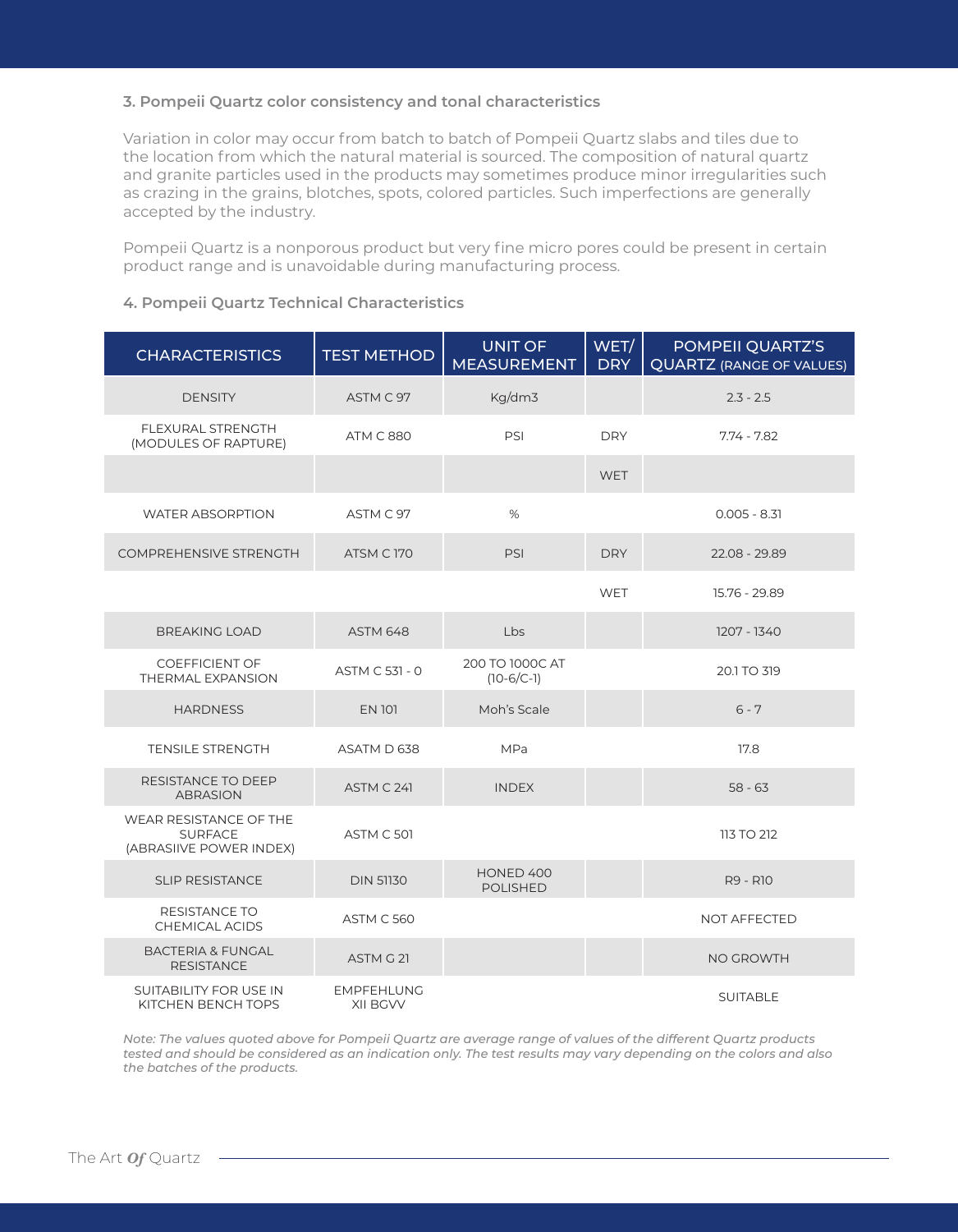## IV. GENERAL INSTRUCTIONS TO CUSTOMERS

#### **1. General instructions to installers**

When taking delivery of Pompeii Quartz sheets, please make sure of the following:

- •Check all the slabs for uniformity of color and granulometry (aggregate distribution) as slabs vary in color and granulometry from batch to batch.
- •Check the slabs for any surface defects including contamination of grains, fine fissures, stains chipping and for warping and thickness variation if any.
- •Do not transport slabs horizontally and use proper " A" frames to transport the slabs. Always keep the polished surface covered with plastic film and remove any sharp tools or implement from the vicinity of the slabs to avoid scratches on the polished surface.

If you detect any of the problems after taking delivery of the slabs and prior to cutting, then do not proceed with the processing and return the slabs immediately.

#### **2. Product Identification**

Pompeii Quartz sheets carry product identification label on one side of the slabs giving the details of the product.

## V. DESIGN AND INSTALLATION GUIDE

#### **1. Kitchen / Vanity Cabinets**

Prior to installing the bench tops care should be taken to check the cabinets and base units for the following:

- •Strong and stable, the cabinets and the sub strata base should be able to withstand Pompeii Quartz bench top of weight in excess of 120 to 130 pounds per square meter.
- •Units are fastened to both the wall and between the base units
- •Check that the cabinets are leveled property. The top of the cabinets must be plumb and true and flat. Make sure that the level does not vary by a maximum tolerance of 1/20 inches over a length of 9 feet.
- •Remove any nails, screws or sharp edges from the surfaces where the tops would be placed

#### **2. Installation of Bench Tops**

No one kitchen bench top is the same as the other, however, we have given below some guidelines for installing Pompeii Quartz bench tops. The base supporting the Pompeii Quartz bench top can be either Complete Perimeter support or Complete underlay support.

- •It is not common to have all the walls perfectly square. Please make allowance for such imperfections prior to cutting.
- •Bench tops should be placed on a very sound and solid frame or a base which is perfectly plumb and true level.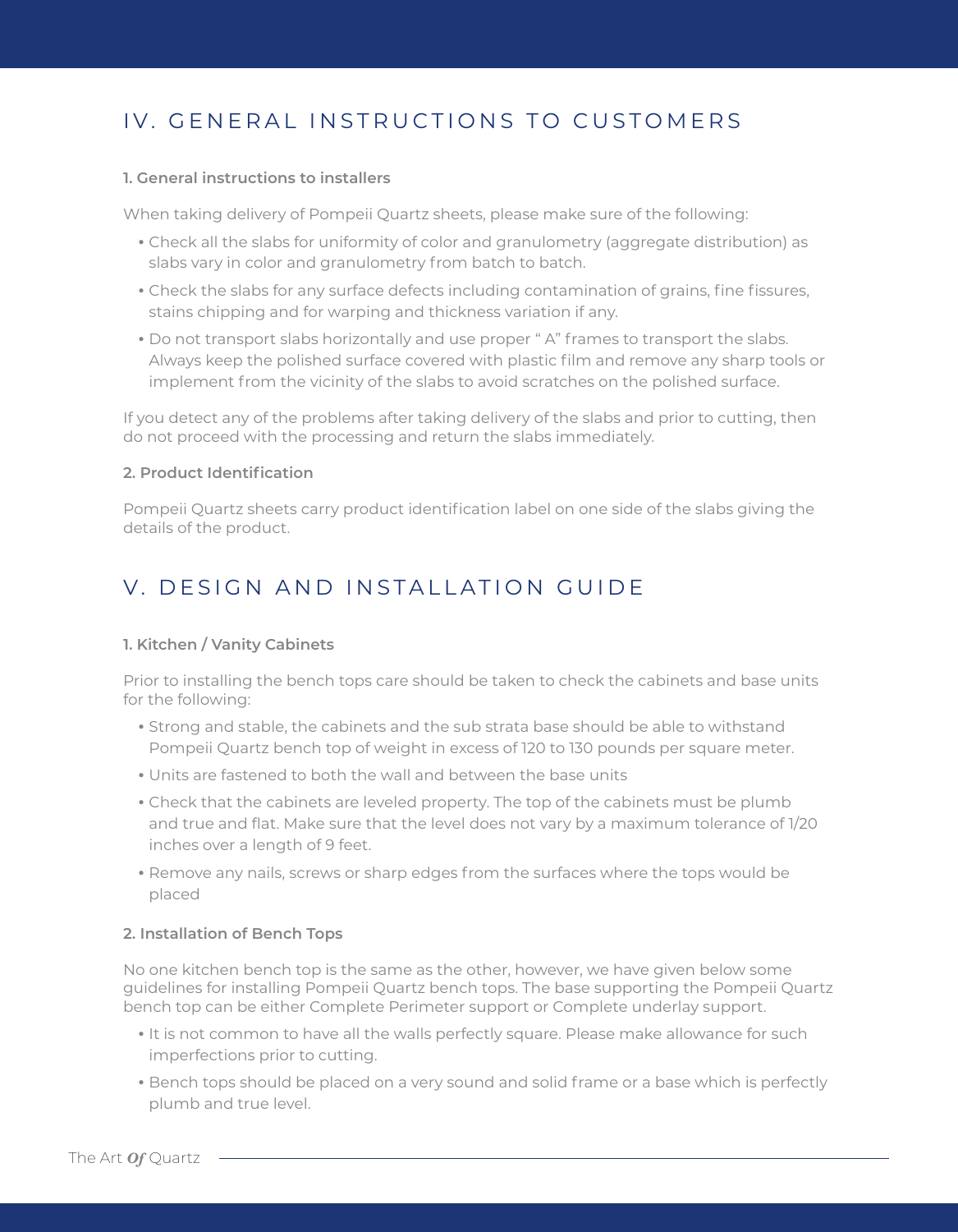#### **Complete Perimeter substrate Support**

- •Support the top both front and back with a moisture resistant rail of not less than 3.5 inches wide of ¾ inch thickness. Then support the back of the slab with 4 inch wide rails spaced at regular interval of approximately 24 inches apart as shown below.
- •It is important to provide a minimum of 1/10 inch between the edge of the material and the wall so that any expansion in the wall or top due temperature variation in the atmosphere could be accommodated. Additional gap of one mm per lineal meter should be provided for bench tops lengths exceeding three meters.
- •Apply dabs of flexible glue at a regular intervals of not less than 1 inch apart on the back of the top then place the tops gently and level the tops before the glue gets hard.



#### **Complete Full substrate support**

Alternately the complete surface area of the bench top can be supported over the kitchen cabinets with full width self supporting underlay made up of high moisture resistant MDF or marine plywood of minimum thickness of ¾ inch.

#### **3. Planning and installation of tops with joints & cut-outs**

- •It is important when planning the joints that the cut outs for the sink and cook top etc are not placed ½ inch from the joints.
- •Pompeii Quartz does not recommend installing " L" shaped bench tops without a joint at the corner of " L" shape due to various mechanical stresses to be experienced by such tops after installation (example settlement of floors, cabinets etc.). Fabricator should use his own discretion when installing " L" shape bench tops as our warranty does not apply when " L" shaped bench tops are fabricated from one piece of Pompeii Quartz slabs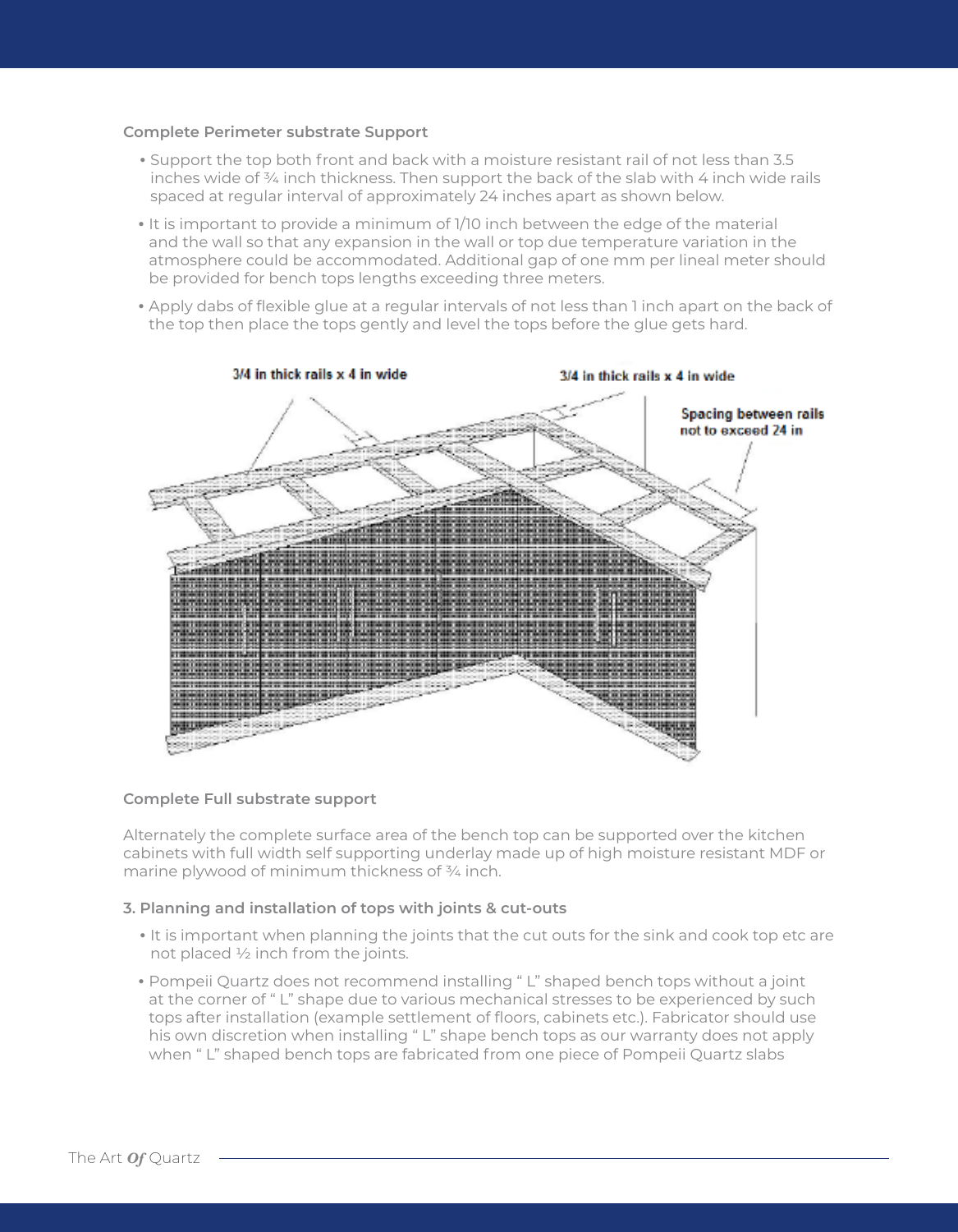

- •All the joints in the tops should be well supported underneath.
- •All the joints should be properly cleaned with denatured acetone or denatured spirit to get rid of all the dust and grime.
- •All the sides of the joints should be grooved or slotted in the middle so that the glue joining the top will be well distributed for good adhesion.
- •Apply the flexible glue to the joints and also for joining the frame to the bench tops.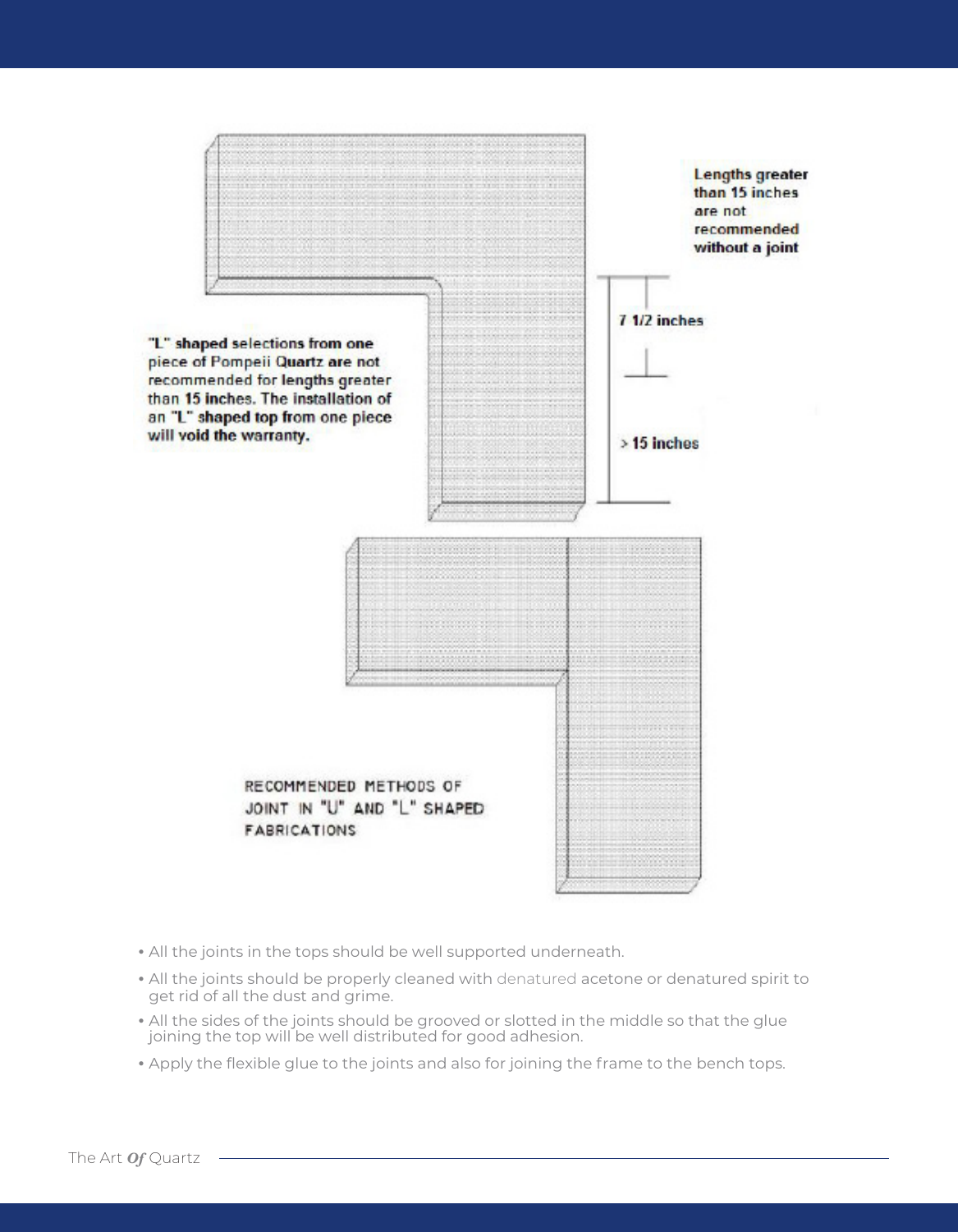- •Check that the top are well aligned both along the joints and also along the front and check that the tops are leveled properly and plumb and true. Use paper masking tape at the joints so that the glue applied to the joints does not move the polished face.
- •Ensure that the joints are perfect and then place clamps at the joints until the adhesive sets properly.
- •Once the joints properly set, remove the masking tape and clean off any excess adhesive and also the contact surface with denatured acetone or denatured spirit.
- •Do not use any mechanical fasteners like screws and nails to Pompeii Quartz.

If you are planning to cut the cut outs at site of installation, it is most essential that the operation is one in an area where you can use wet tools freely. Never attempt to cut the sink cut outs and cook top cut outs on the top of cabinets with dry cutting tools.

All the cut outs should be cut using only wet cutting tools to avoid generating excess heat to the tops and the corners. The radius of the corner should be around  $\frac{1}{4}$  inch. When cut outs are planned allow an extra 1/8 inch between the appliance edges and the top cut out sides. This is essential to accommodate any expansion that may develop in the top due to temperature changes of the atmosphere.

> INTERNAL CORNERS OF THE CUT-OUTS SHOULD BE ROUND. PRIOR TO CUTTING CUT-OUTS. DRILL THE CORNERS WITH MINIMUM DRILL HOLE DIAMETER OF 1/2 inch.



PLANNING CUT-OUTS

- •All care should be taken when installing appliances like cook top and sink etc. Read the instruction manual that was supplied along with the appliance prior to commencing installing the appliances. Make sure that all the brackets and supporting nuts are with the pack.
- •Care should be taken when joining the tops above any heat generating appliances (i.e. under bench oven). Avoid joins above such heat generating appliances. The warranty becomes null and avoid if any joints are placed above such appliances.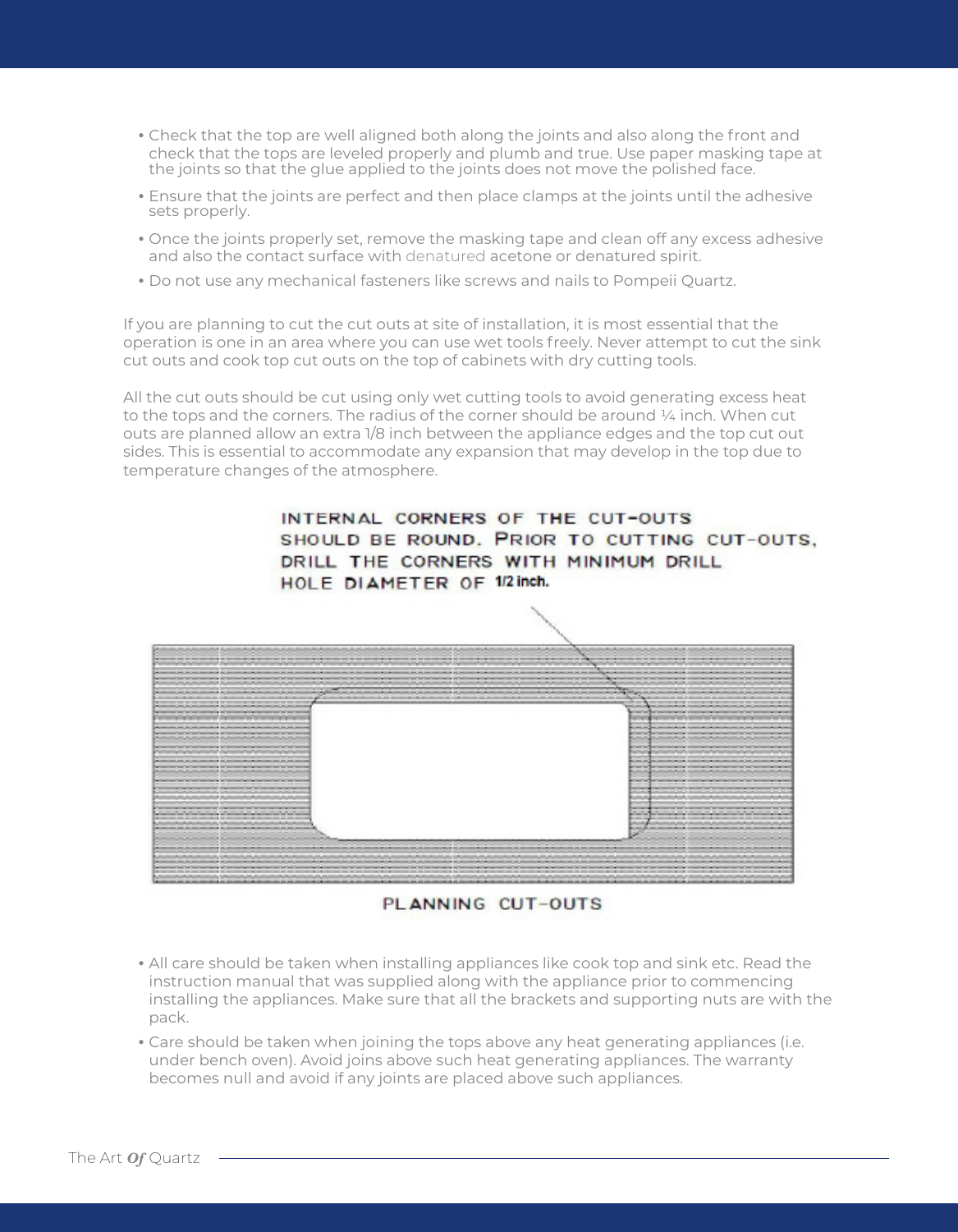•Center all the appliances in the cut out and make sure that you allow minimum of 1/10 inch space between the inside edges of the appliance and the cut out walls.



- •Position all the appliances in place and make sure that the seals provided with the appliances are properly placed prior to tightening the fasteners to keep the appliances in place. All the fasteners should be only fingering tight never use force in tightening the fasteners.
- •Any appliances weighing more than 12 pounds should be adequately supported by the cabinet frames.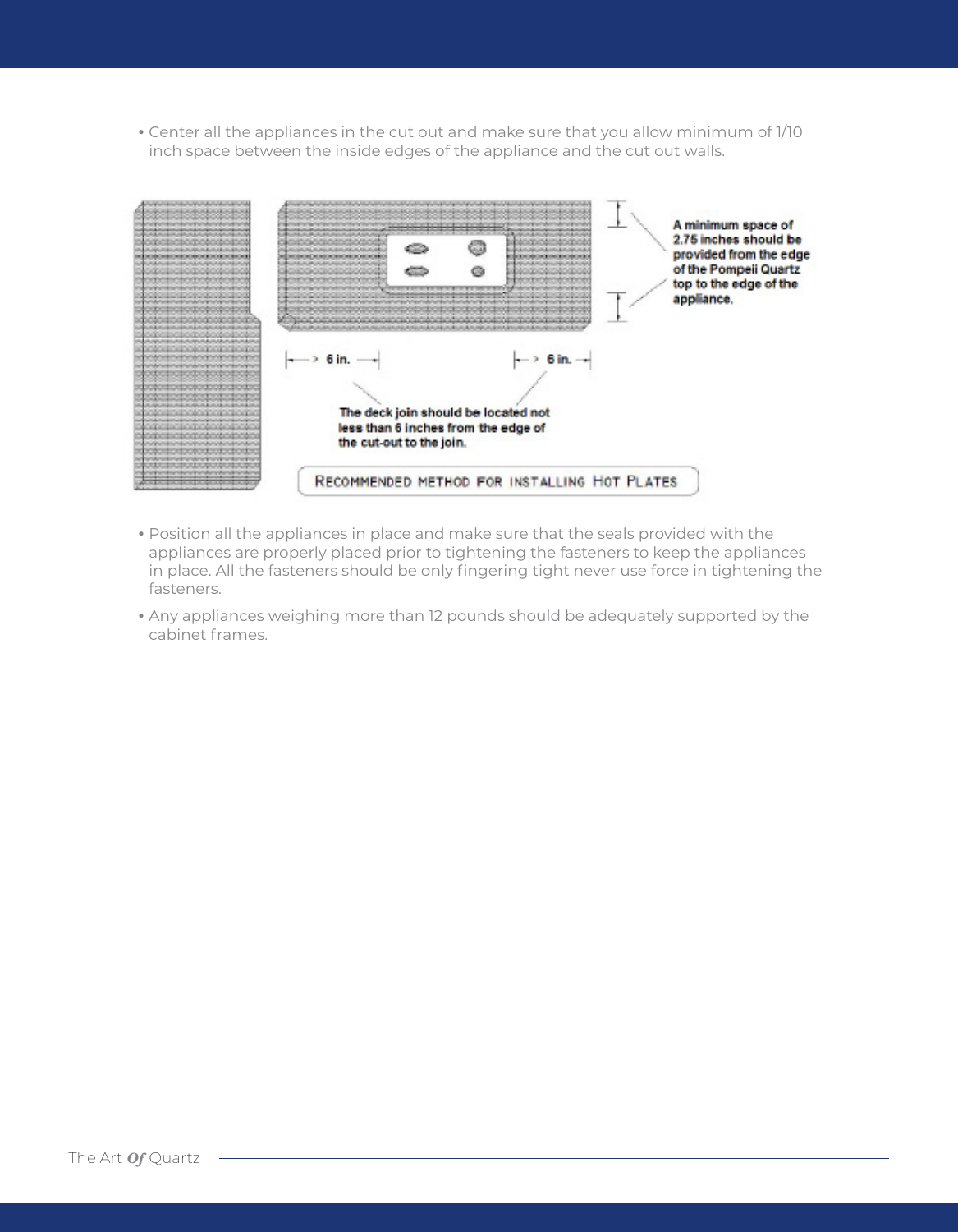

#### **4. Over hang and supporting brackets**

All the overhangs provided for the breakfast bar or any top should be properly supported with brackets. The thumb rule is that any overhang exceeding 12 inches shall require ½ inch thick 2.75 inch wide steel bar placed underneath the top. However, if 1.5 inch thick laminated edges are used then pieces pasted to the top can extend the whole width of the overhang to take some stress placed on the overhangs.

If the overhang is less than 20 inches then the general practice is to provide a support base made up of timber and the brackets placed approximately 20 inches apart. All overhangs exceeding 20 inches should be supported with proper metal legs.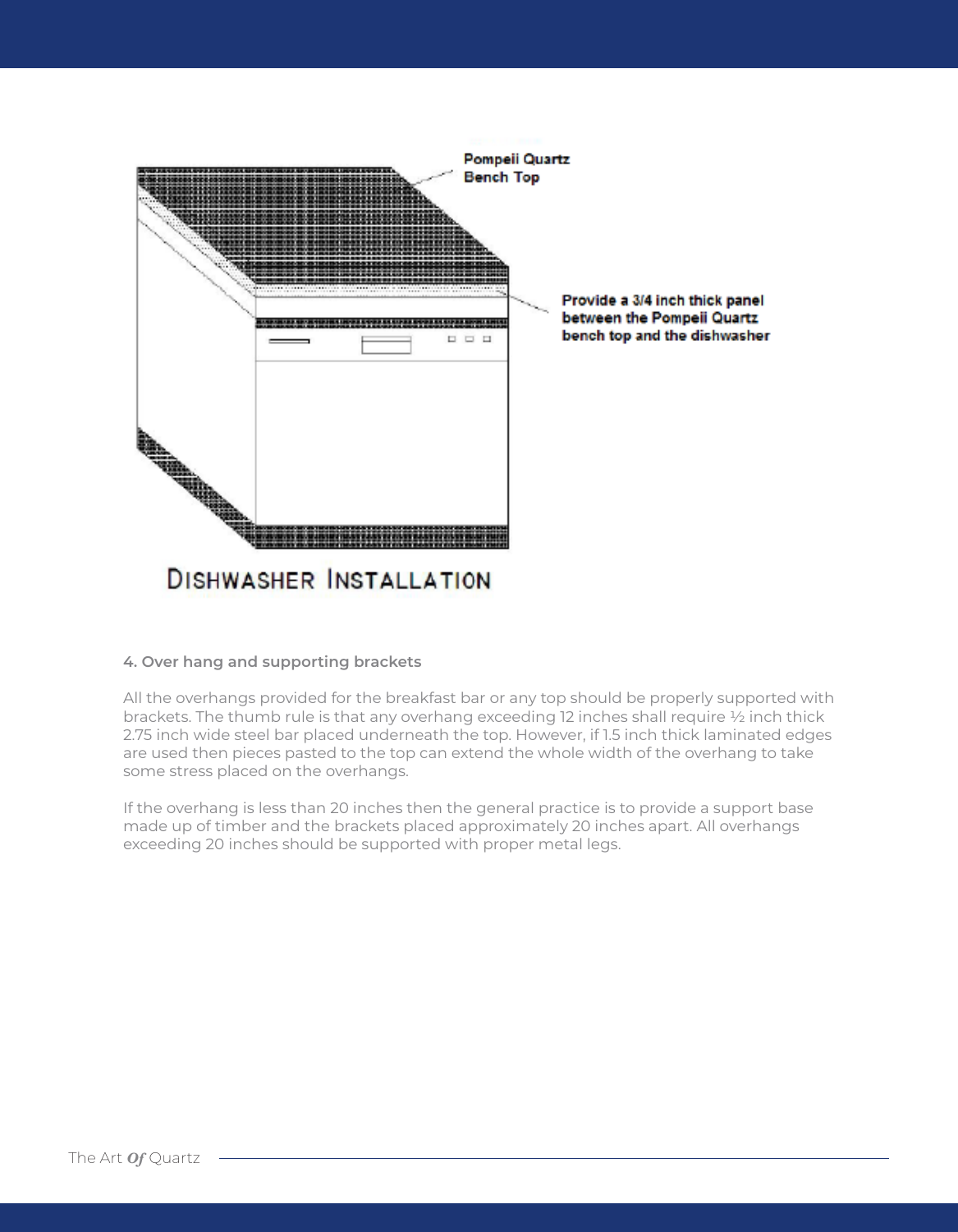

BREAKFAST BAR - SUPPORT DETAILS FOR OVERHANG EXCEEDING 300MM

#### **5. Installation of Back Splashes**

Pompeii Quartz can be used for back splashes application in wet areas, behind the wash basins/sinks and behind cook tops. However, when installing back splashes behind gas cook tops and heat generating appliances.

The installer must also ensure that the following general guidelines are strictly followed:

- •Make sure that the walls are vertical and free from dirt and grime and clean the entire surface.
- •A cement sheet is recommended, the back splash pieces should be thoroughly cleaned on the back and on the top, placed in the area to be installed and checked whether the pieces fit properly.
- •After the pieces of cladding satisfactorily fit, clean the contact surfaces with denatured acetone or denatured spirits and apply dabs of transparent two part epoxy glue to both the contact surfaces and the cladding locations. It is not advisable to use grout between the cladding and the counter top. Use a flexible silicon based sealant to fill the gap between the bench top and back splash.

#### **6. Cladding Walls**

Pompeii Quartz can be used for all internal cladding of walls and vertical applications. The installation of vertical panels varies from location to location. When designing and installing vertical panels and cladding, it is necessary to take the weight of the product into account and the services of an experienced structural engineer should be sought during the designing and installation phases.

#### **7. Installation of Tiles**

Pompeii Quartz slab and tiles selected for wall / floor applications are an excellent choice that offers the flexibility and visual impact not previously available in the market place. However, as with any tile application, it is important to follow the correct fixing methods suitable for the specific applications.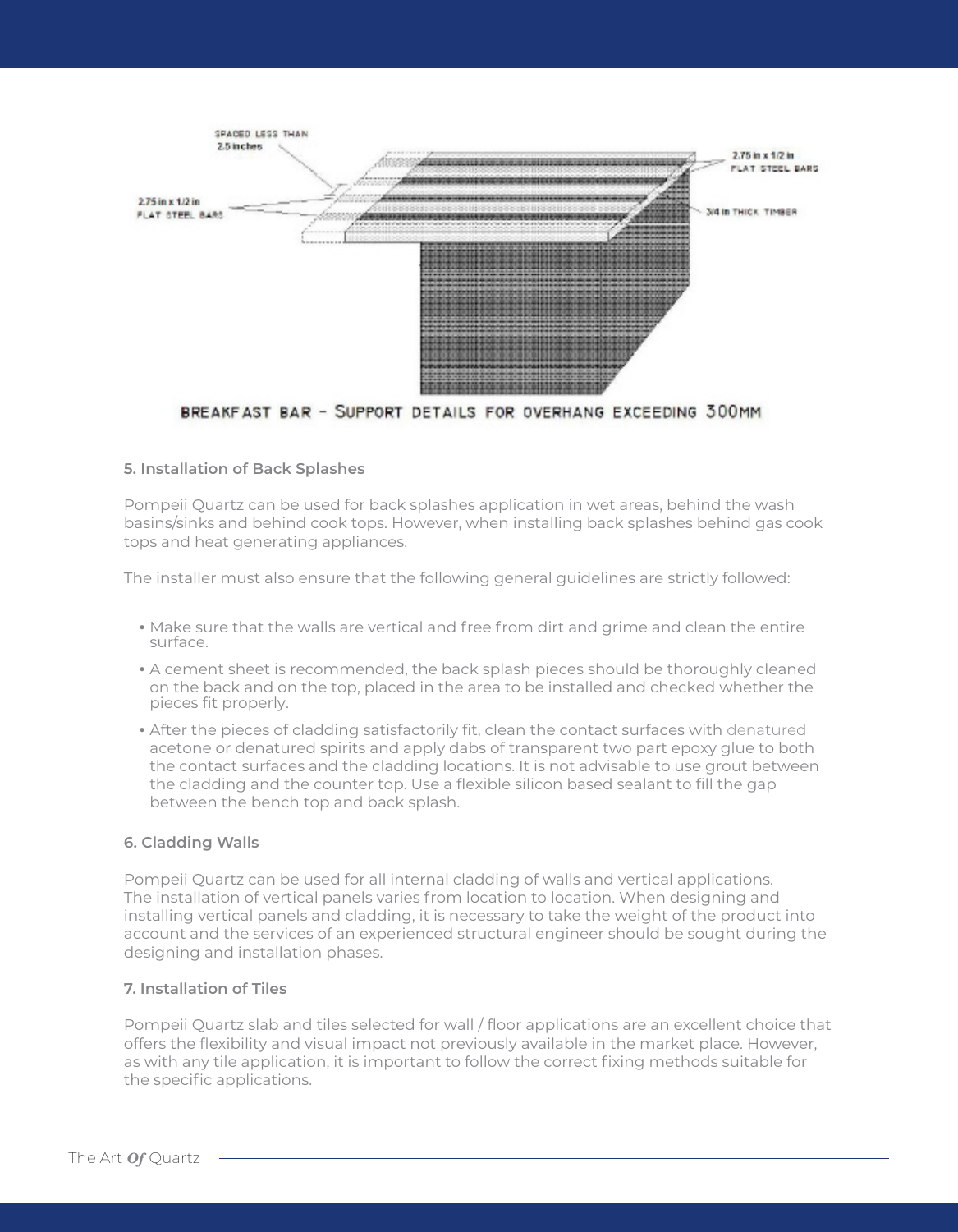The high gloss finish and extremely low moisture absorption of Pompeii Quartz fully eliminates the need for any sealing.

#### **3. Preventing damage to bench tops from heat**

Pompeii Quartz is designed and manufactured to withstand moderate heat but the product is not heat proof. The thermal and shock resistance is increased with the increase of the thickness of Pompeii Quartz, a slab with the thickness of 3 cm is more resistant than a 2 cm slab Pompeii Quartz surface. Like any other composite material, Pompeii Quartz may be damaged by a sudden or lasting exposure to high temperatures, mainly at the edges and cut outs of the product resulting in cracks. To prevent thermal shock, discoloration or other damages, it is necessary to use insulating pads with hot objects and not to expose the surface to open flames or prolonged contact with very hot items. We always recommend using a hot pad or trivet, especially when using cooking units such as electric frying pans, crock pots, or roaster ovens.

#### **4. Use of common kitchen implements**

Common kitchen implements including sharp knives won't harm Pompeii Quartz, as it is made up of pure natural quartz. Continued use of kitchen knives on the bench tops could dull the polished surface. Care should be exercised when moving heavy objects and avoid dropping heavy kitchen tools

#### **5. Removing foreign materials**

If food, chewing gum, nail-polish, paint or any other foreign matter is found sticking to the top/floor, simply scrape away with a sharp blade or sharp plastic scraper. The metal surface used in scraping the dirt may leave gray metal marks on the surface, and ordinary scouring pads can easily remove them. Wash and rinse the surface as normal way water.

#### **6. Exposure to chemicals and solvents**

Pompeii Quartz can be permanently damaged by prolonged exposure to strong chemicals and solvents. It is advisable not to use hydrofluoric acid, any product containing trichlorethane or methylene chloride and paint strippers.

#### **7. Exposure to direct sunlight**

Pompeii Quartz slabs and tiles when exposed to direct sunlight may result in color change and warping, it is advisable to avoid direct sunlight over a prolonged period on the surfaces.

#### **8. Maintenance of floors**

Dust, grit and barrier materials from the floors should be removed on a daily basis by sweeping with a soft brush and when necessary by use of machine. Sand can scratch the Quartz Based Tile floors and the surfaces should be always kept free from dust, sand and soil. Pompeii Quartz surfaces can be easily cleaned with warm water and mild household detergent using a standard mop. Make sure the floor is completely dry before allowing people to walk on it.